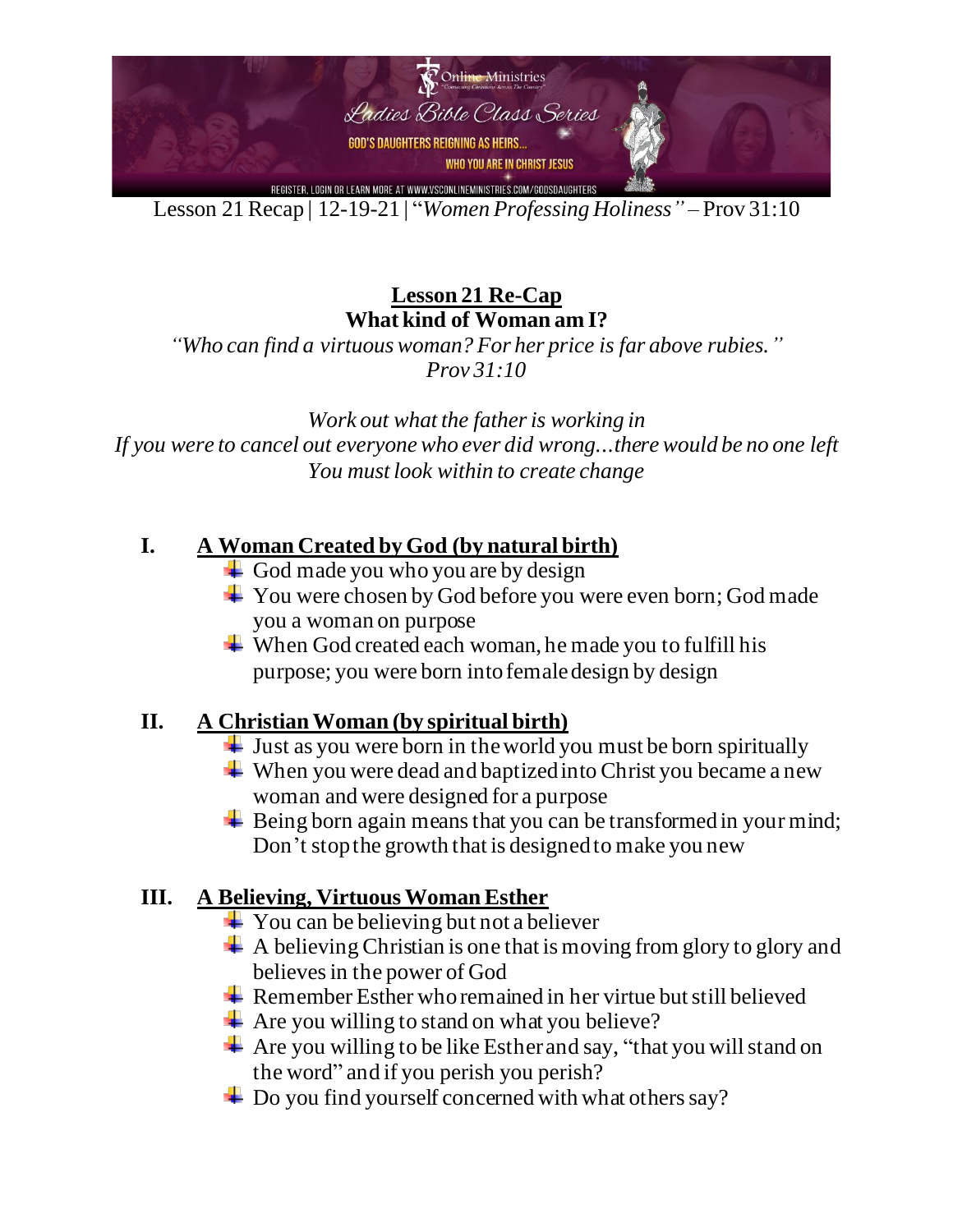

Lesson 21Recap | 12-19-21 | "*Women Professing Holiness"* – Prov 31:10

- **→** Your service must be centered and focused on God
- $\overline{\phantom{a}}$  God is filled with joy when he sees you being focused on only him
- Are you ready to break the flask of your life and break out for God?
- Are you ready to be a believer; Are you ready to be a poured-out woman for God
- **IV. I Am A \_\_\_\_\_\_\_\_\_\_\_\_\_\_\_\_\_\_\_\_\_\_\_\_\_\_\_\_\_\_\_\_\_\_\_\_\_\_ Woman!!**

- $\perp$  Only you can feel in the adjective to the question "I am a \_woman!
- $\overline{\text{4}}$  You make the choice to grow or not grow; you make the choice to add or not add
- **↓** Will you add virtue to your life?
- $\overline{\phantom{a}}$  You add virtue by reading, doing, and acting the word of God
- $\overline{\phantom{a}}$  Allow the word of God to dictate your behavior
- $\pm$  Learn how to allow God to dictate your tongue; everything that comes up doesn't have to come out
- **↓** Be transformed so that you can be turned into the woman of God
- Will you count it all joy **when** you go through trials and tribulation?
- $\overline{\phantom{a}}$  When you go through trials you learn to count all things in joy
- **↓** Do you know that all things work together for the good of the Lord?
- **↓** Will you love God with all your heart, soul, and might?
- $\div$  Will you love your sister as you love yourself?
- $\ddot{\bullet}$  Will you be kind when striving for virtue?
- $\div$  Can you do unto others as Christ had done for you?
- $\ddot{\bullet}$  What kind of woman are you?
- $\overline{\text{4}}$  Are you growing in grace or are you being stagnated?
- $\overline{\phantom{a}}$  Are you willing to be changed into the image of God and be transformed by his perfect will?
- $\pm$  Do you know the holy ghost resides within you and that you were brought for a price?
- $\triangleq$  Are you a trusting woman?